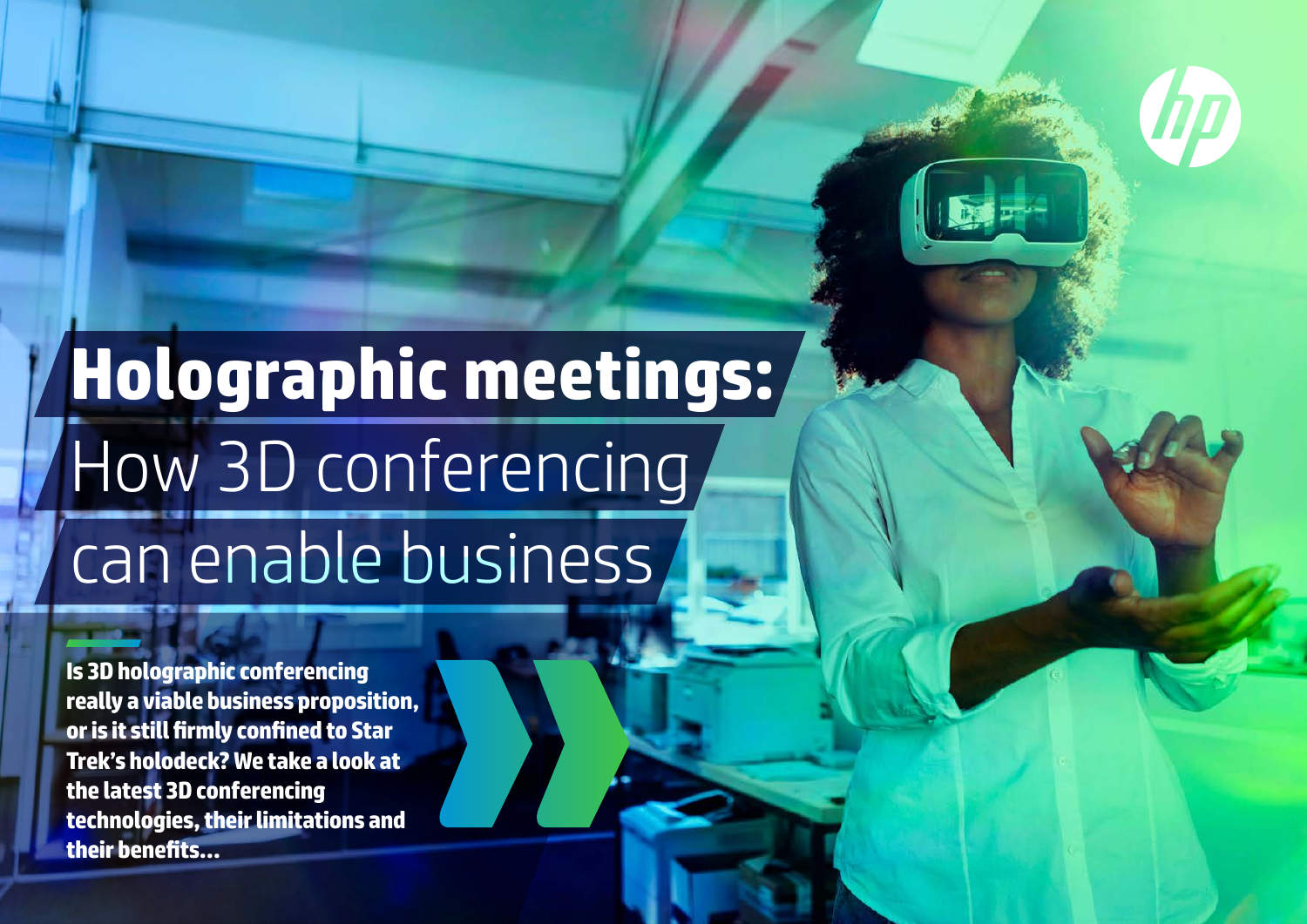In 2014, Indian Prime Minister, Narendra Modi, delivered a series of holographic campaign speeches across his country, simultaneously reaching over 100 sites. More recently, we saw New Zealand's Prime Minister, Jacinda Ardem, give the opening address of 2018's *Techweek* technology festival in the form of a hologram.

Yet this technology has still not reached the workplace. Stuart Cupit, co-founder and director of technology innovation agency *Inition*, explains that 3D holography has been the conferencing Holy Grail for a long time, and although we're now beginning to see examples of the technology, there's still a way to go before we can expect holographic meetings to be the norm.

"There are various technologies that try to enable an experience with more of a 'sense of presence' than video conferencing. Similarly, there's a wide range of tech that claims to be holographic. Each piece of technology has its own pros and cons," he tells us.

*"There are various technologies that try to enable an experience with more of a 'sense of presence' than video conferencing. Similarly, there's a wide range of tech that claims to be holographic. Each piece of technology has its own pros and cons."* 

**Stuart Cupit,**  *co-founder and director of technology innovation agency Inition.*



A range of technologies and techniques are being developed to create holographic conferencing systems including the *'Pepper's Ghost'* technique, which projects 2D video onto glass, and augmented reality (AR) systems, which allow users to view 3D, live representations of each other via headsets. However, one of today's most compelling offerings is based on light field displays.

## **What are the latest advancements in 3D holographic tech?**

*Telehuman 2*, developed by *Queen's University*, Canada, 'teleports' live, 3D images of an individual using a multi-projection array with 45 projectors and a capture system fitted with three depth cameras. This allows multiple participants to see the hologram in 3D, without the need for glasses.

"You can walk around this image as if the person was there. We're bringing actual holograms to life," enthuses Dr Roel Vertegaal, Professor of Human-Computer Interaction at the university's

School of Computing. "Light field displays are making this a reality – they capture not just pixels, but also the angle of a light ray. The second [enabler] are depth cameras that can image around a person."

Another researcher, this time in the US, has been focusing on developing volumetric images rather than holograms. These are 3D images that float in the air, allowing you to walk around and view them from any angle.

The man behind the project at Brigham Young University (BYU), Daniel Smalley, says the easiest way to understand what they are doing is to think of the images they create as 3D-printed objects.

"This display is like a 3D printer for light. You're actually printing an object in space with these little particles," the electrical and computer engineering professor and holography expert recently told *BYU News*.